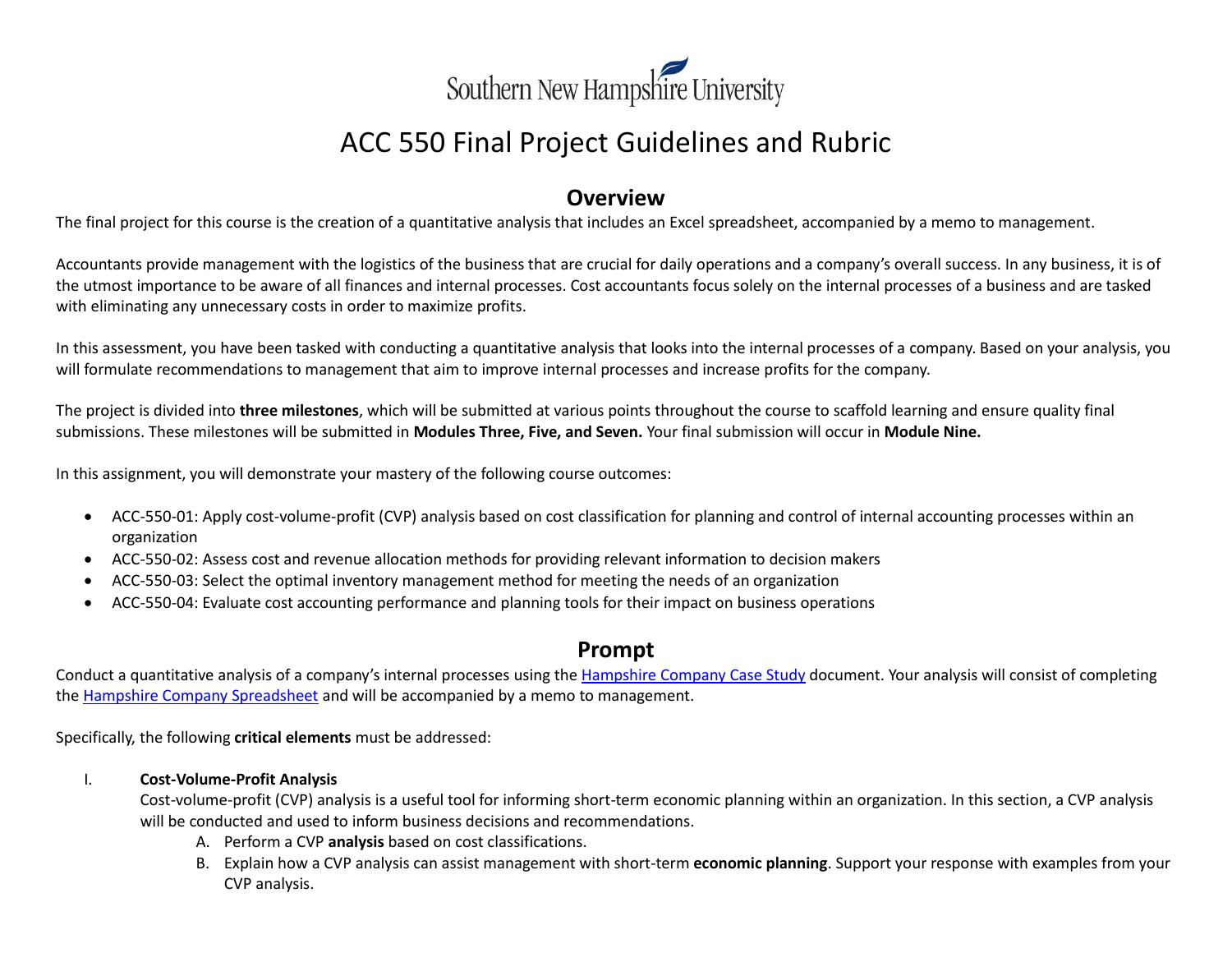

- C. Accurately compute the **break-even** quantity and break-even revenue.
- D. Determine whether the company is breaking even. What are the CVP analysis **implications** on planning?

### II. **Inventory Management**

Inventory management serves to minimize the cost to maintain inventory and maximize returns. In this section, the company's financial data will be reviewed in order to determine the optimal inventory management system.

- A. Determine an optimal cost allocation method based on the **relevant costs**.
- B. Describe how this **method** should be used by decision makers to fulfill their responsibilities. Support your response with examples.
- C. What are the **pros and cons** of implementing the just-in-time (JIT) inventory system? Do the pros outweigh the cons for this company?
- D. Explain how the just-in-time (JIT) **inventory system** can benefit this organization. Defend your response.
- E. Identify the **inventory** management method you recommend, and explain why this method will benefit the company.

### III. **Benchmarking**

In this section, benchmarking will be reviewed. Benchmarking can be implemented in various ways depending on a company's circumstances. Your company has decided to implement benchmarking and would like you to research and recommend the most effective approach.

- A. What is the **advantage** to benchmarking in terms of improving companies' performance? Support your response.
- B. Identify possible **approaches** to benchmarking. Describe each.
- C. Which **benchmarking method** should management adopt and why?

### IV. **Alternative Costing Method**

There are various costing methods available for companies to implement. As a company grows, it may become beneficial to consider an alternate costing method.

- A. Identify an alternative costing method that could benefit this company, and describe the **main characteristics** of that method.
- B. What should a company look for when trying to determine whether they should **adopt** such a system?
- C. Should the company adopt this alternative costing **method**? Defend your response.

### V. **Memo to Management**

Your memo to management should serve as a summary of your quantitative analysis, reviewing the key points and recommendations that you feel management should be aware of.

- A. Describe the overall **findings** of your analysis, including key elements that management should be aware of.
- B. Make a recommendation to management based on your cost accounting analysis that will enhance **business planning**.
- C. Recommend a performance tool to management based on your cost accounting analysis that will improve **business operations**.

You may use the following resources to help you prepare your memo to management[: Purdue OWL: Memos](https://owl.purdue.edu/owl/subject_specific_writing/professional_technical_writing/memos/parts_of_a_memo.html) contains information related to formatting a memo, and [Purdue OWL: Sample Memo](https://owl.purdue.edu/owl/subject_specific_writing/professional_technical_writing/memos/sample_memo.html) presents a sample of a memo that you can use as a guide when you format the memo for the final project.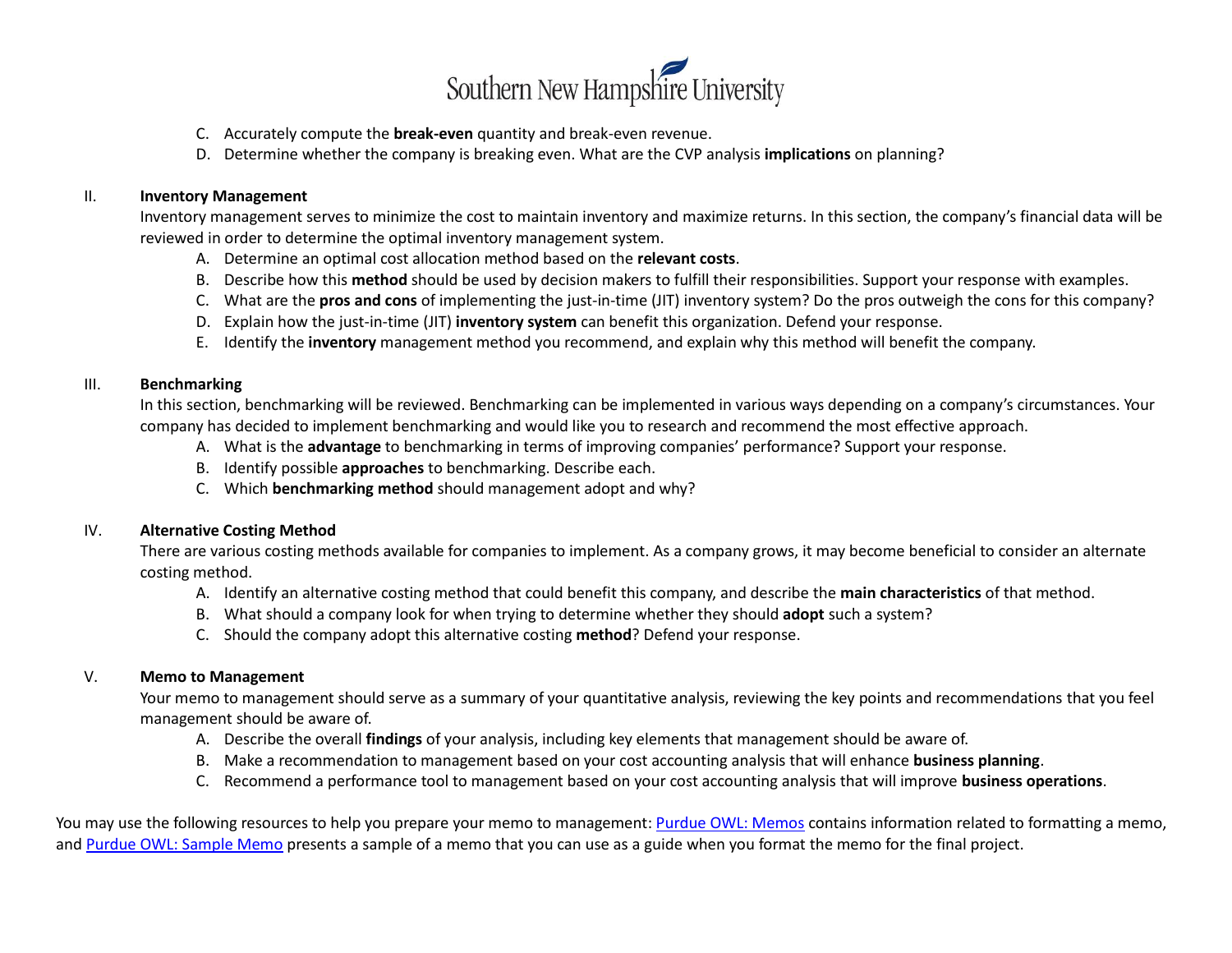

If you would like a refresher course on using various features of Excel, sign in to [Atomic Learning](https://www.atomiclearning.com/login/snhu) and type "Excel" in the search box. This will provide you with options to select the specific level of training that you need (intro, intermediate, or advanced) and the specific version of Excel that you have (e.g., 2011 or 2013). The trainings are broken down into small, meaningful chunks. Therefore, you should be able to find specific topics at each level that will meet your needs.

### **Milestones**

### Milestone One: *Draft of Cost-Volume-Profit Analysis*

In **Module Three**, you will submit a draft of the cost-volume-profit analysis (Section I of the final project), including all critical elements as listed above. Refer to the Hampshire Company Case Study document, as this will provide you with details on how to complete this milestone. All calculations for your quantitative analysis should be completed in the Hampshire Company Spreadsheet. You will provide a rough draft of your one- to two-page qualitative analysis in a Word document. The Word document must be in APA format. Once you have completed your analysis, submit your Word and Excel documents. **This milestone will be graded with the Milestone One Rubric.** 

### Milestone Two: *Draft of Inventory Management and Benchmarking*

In Module Five, you will submit a draft of the inventory management and benchmarking sections of the final project (Sections II and III, respectively), including all critical elements as listed above. Refer to the Hampshire Company Case Study document, as this will provide you with details on how to complete this milestone. All calculations for your quantitative analysis should be completed in the Hampshire Company Spreadsheet. You will provide a rough draft of your three- to fourpage qualitative analysis in a Word document. The Word document must be in APA format. Once you have completed your analysis, submit your Word and Excel documents. **This milestone will be graded with the Milestone Two Rubric.** 

### Milestone Three: *Draft of Alternative Costing Method*

In **Module Seven**, you will submit a draft of the alternative costing method section of the final project (Section IV), including all critical elements as listed above. Refer to the Hampshire Company Case Study document, as this will provide you with details on how to complete this milestone. All calculations for your quantitative analysis should be completed in the Hampshire Company Spreadsheet. You will provide a rough draft of your two- to three-page qualitative analysis in a Word document. The Word document must be in APA format. Once you have completed your analysis, submit your Word and Excel documents. **This milestone will be graded with the Milestone Three Rubric.** 

### Final Project Submission: *Quantitative Analysis and Memo to Management*

In **Module Nine**, you will submit your quantitative analysis and memo to management. It should be a complete, polished artifact containing **all** of the critical elements of the final product. It should reflect the incorporation of feedback gained throughout the course. **This submission will be graded using the Final Project Rubric.**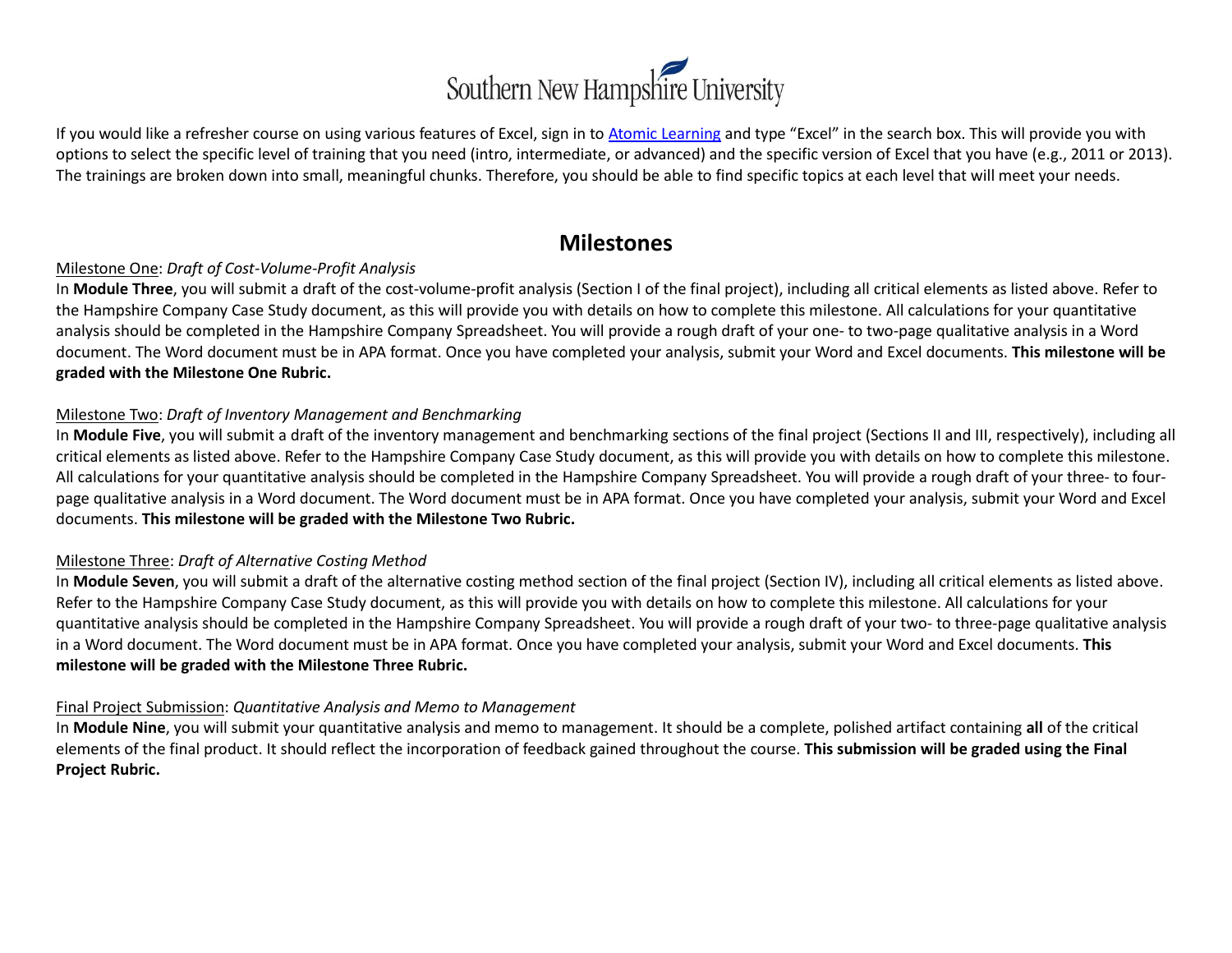

# **Deliverables**

| <b>Milestone</b> | <b>Deliverable</b>                     | <b>Module Due</b> | Grading                                   |
|------------------|----------------------------------------|-------------------|-------------------------------------------|
| <b>One</b>       | Draft of Cost-Volume-Profit Analysis   | Three             | Graded separately; Milestone One Rubric   |
| Two              | Draft of Inventory Management and      | Five              | Graded separately; Milestone Two Rubric   |
|                  | Benchmarking                           |                   |                                           |
| Three            | Draft of Alternative Costing Method    | Seven             | Graded separately; Milestone Three Rubric |
|                  | Final Project Submission: Quantitative | <b>Nine</b>       | Graded separately; Final Project Rubric   |
|                  | Analysis and Memo to Management        |                   |                                           |

# **Final Project Rubric**

**Guidelines for Submission:** The financial portions of your quantitative analysis should be submitted using the Hampshire Company Spreadsheet. The written portions of your qualitative analysis should be submitted as a six- to nine-page Microsoft Word document. Your memo to management should be submitted as a two- to three-page Microsoft Word document. Both Word documents should use double spacing, one-inch margins, and 12-point Times New Roman font. Sources should be cited according to APA style.

| <b>Critical Elements</b>    | Exemplary                         | <b>Proficient</b>               | <b>Needs Improvement</b>         | <b>Not Evident</b>              | Value |
|-----------------------------|-----------------------------------|---------------------------------|----------------------------------|---------------------------------|-------|
| Cost-Volume-Profit          |                                   | Performs a cost-volume-profit   | Performs a cost-volume-profit    | Does not perform a cost-volume- | 5.4   |
| <b>Analysis: Analysis</b>   |                                   | analysis based on cost          | analysis, but it is not based on | profit analysis (0%)            |       |
|                             |                                   | classifications (100%)          | cost classifications (70%)       |                                 |       |
| <b>Cost-Volume-Profit</b>   | Meets "Proficient" criteria and   | Explains how a CVP analysis can | Explains how a CVP analysis can  | Does not explain how a CVP      | 5.4   |
| <b>Analysis: Economic</b>   | demonstrates a nuanced            | assist management with short-   | assist management with short-    | analysis can assist management  |       |
| <b>Planning</b>             | understanding of the relationship | term economic planning and      | term economic planning but does  | with short-term economic        |       |
|                             | between CVP and short-term        | supports response with examples | not support response with        | planning (0%)                   |       |
|                             | planning (100%)                   | (90%)                           | examples, or explanation is      |                                 |       |
|                             |                                   |                                 | cursory or inaccurate (70%)      |                                 |       |
| Cost-Volume-Profit          |                                   | Accurately computes the break-  | Computes the break-even          | Does not compute the break-     | 5.4   |
| <b>Analysis: Break-Even</b> |                                   | even quantity and break-even    | quantity and break-even revenue, | even quantity and break-even    |       |
|                             |                                   | revenue (100%)                  | but there are issues with        | revenue (0%)                    |       |
|                             |                                   |                                 | accuracy (70%)                   |                                 |       |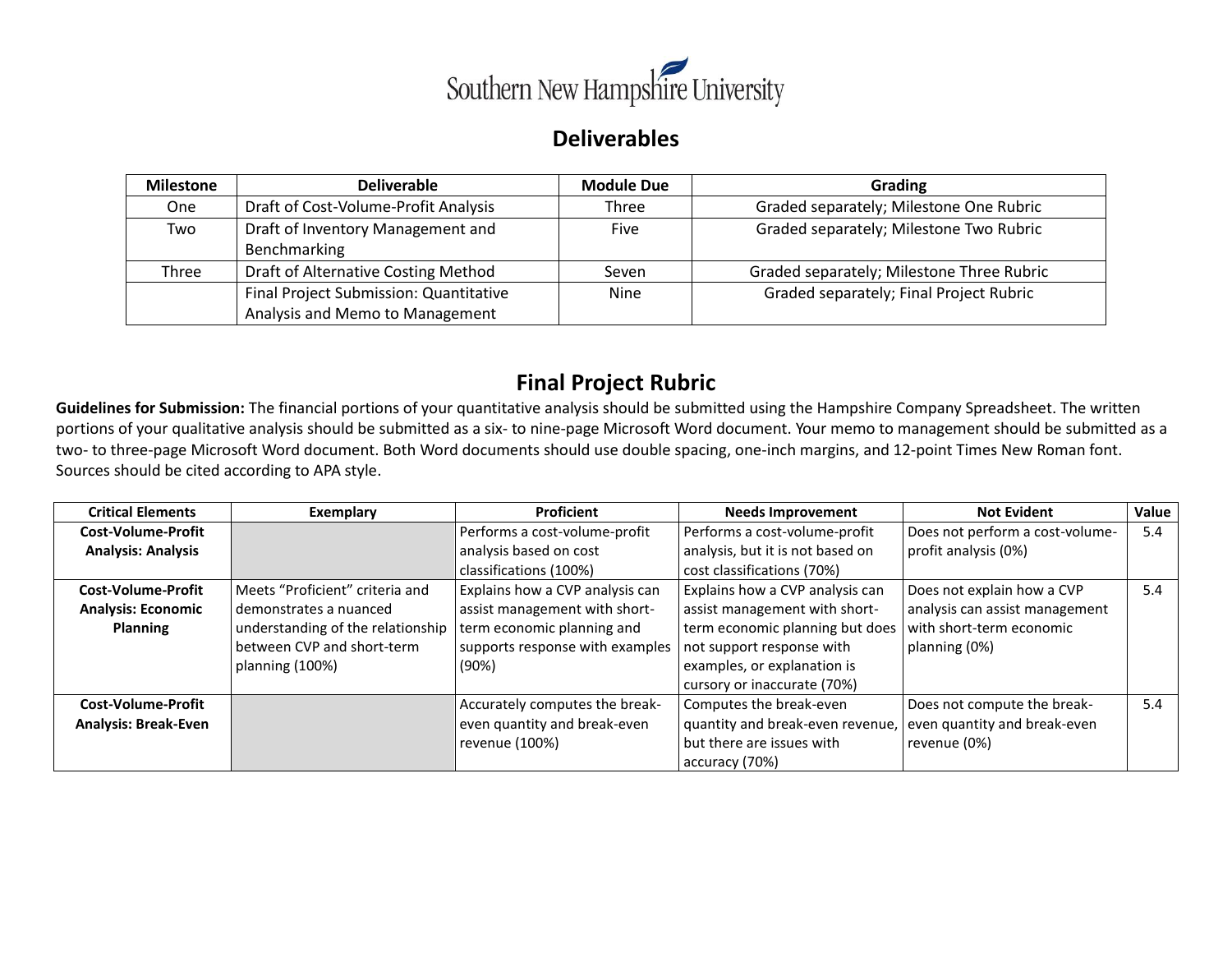

| <b>Cost-Volume-Profit</b><br><b>Analysis: Implications</b> | Meets "Proficient" criteria and<br>uses industry-specific language to<br>establish expertise (100%)                                                            | Determines whether the<br>company is breaking even and<br>identifies cost-volume-profit<br>analysis implications for planning<br>(90%)              | Determines whether the<br>company is breaking even but<br>does not identify cost-volume-<br>profit analysis implications on<br>planning, or determination or<br>identification contain issues with<br>accuracy (70%) | Does not determine whether the<br>company is breaking even (0%)                       | 5.4 |
|------------------------------------------------------------|----------------------------------------------------------------------------------------------------------------------------------------------------------------|-----------------------------------------------------------------------------------------------------------------------------------------------------|----------------------------------------------------------------------------------------------------------------------------------------------------------------------------------------------------------------------|---------------------------------------------------------------------------------------|-----|
| <b>Inventory Management:</b><br><b>Relevant Costs</b>      | Meets "Proficient" criteria and<br>demonstrates a nuanced<br>understanding of the relationship<br>between optimal cost allocation<br>and relevant costs (100%) | Determines an optimal cost<br>allocation method based on the<br>relevant costs (90%)                                                                | Determines an optimal cost<br>allocation method, but<br>determination is not based on<br>the relevant costs (70%)                                                                                                    | Does not determine an optimal<br>cost allocation method (0%)                          | 5.4 |
| <b>Inventory Management:</b><br><b>Method</b>              | Meets "Proficient" criteria, and<br>description is exceptionally clear<br>and contextualized (100%)                                                            | Recommends how the method<br>should be used by decision<br>makers to fulfill their<br>responsibilities and supports<br>response with examples (90%) | Recommends how the method<br>should be used by decision<br>makers to fulfill their<br>responsibilities but does not<br>support response with examples<br>(70%)                                                       | Does not recommend how the<br>method should be used by<br>decision makers (0%)        | 5.4 |
| <b>Inventory Management:</b><br><b>Pros and Cons</b>       | Meets "Proficient" criteria, and<br>description is well supported with<br>examples (100%)                                                                      | Identifies the pros and cons of<br>implementing JIT and describes<br>whether the pros outweigh the<br>cons for this company (90%)                   | Identifies the pros and cons of<br>implementing JIT but does not<br>describe whether the pros<br>outweigh the cons for this<br>company (70%)                                                                         | Does not identify the pros and<br>cons of implementing JIT (0%)                       | 5.4 |
| <b>Inventory Management:</b><br><b>Inventory System</b>    | Meets "Proficient" criteria, and<br>explanation is exceptionally clear<br>and contextualized (100%)                                                            | Explains how the JIT inventory<br>system can benefit the<br>organization and defends<br>response (90%)                                              | Explains how the JIT inventory<br>system can benefit the<br>organization but does not defend<br>response (70%)                                                                                                       | Does not explain how the JIT<br>inventory system can benefit the<br>organization (0%) | 5.4 |
| <b>Inventory Management:</b><br>Inventory                  | Meets "Proficient" criteria and<br>uses specific examples to support<br>description (100%)                                                                     | Identifies the inventory<br>management method<br>recommended and explains why<br>this method will benefit the<br>company (90%)                      | Identifies the inventory<br>management method<br>recommended but does not<br>explain why this method will<br>benefit the company (70%)                                                                               | Does not identify the inventory<br>management method that is<br>recommended (0%)      | 5.4 |
| <b>Benchmarking:</b><br>Advantage                          | Meets "Proficient" criteria, and<br>support includes specific<br>examples (100%)                                                                               | Identifies an advantage of<br>benchmarking and supports<br>response (90%)                                                                           | Identifies an advantage of<br>benchmarking but does not<br>support response (70%)                                                                                                                                    | Does not identify an advantage of<br>benchmarking (0%)                                | 5.4 |
| <b>Benchmarking:</b><br><b>Approaches</b>                  | Meets "Proficient" criteria and<br>shows a keen insight into the<br>variety of benchmarking<br>approaches (100%)                                               | Identifies different approaches to<br>benchmarking and describes each<br>(90%)                                                                      | Identifies different approaches to<br>benchmarking but does not<br>describe each (70%)                                                                                                                               | Does not identify different<br>approaches to benchmarking<br>(0%)                     | 5.4 |